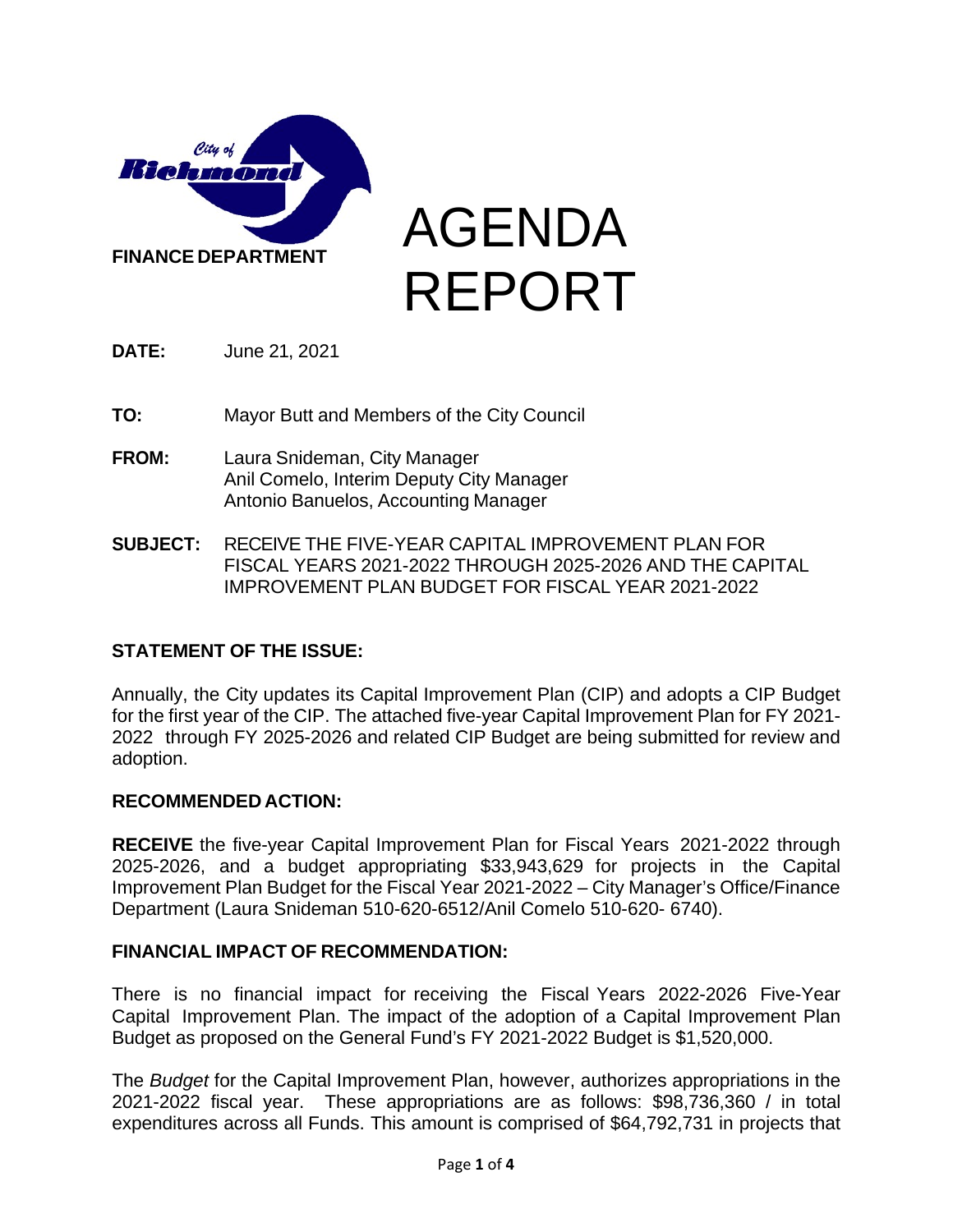are approved with the adoption of the total Operating Budget, plus \$33,943,629 in projects that are approved with the adoption of a Capital Project Funds Budget. The focus of this staff report is primarily on the \$33,943,629 in expenditures for capital projects accounted for in the Capital Project Funds. Of the \$33,943,629, \$1,520,000 in funding sources will come from the General Fund's FY2020-2021 residual revenue, and \$2,000,000 will come from the American Rescue Plan Act (ARPA). Funding from Non-General Fund sources totals \$32,423,629; said another way, all expenditures except \$1,520,000 are being funded by revenue sources *other than* the General Fund.

# **DISCUSSION:**

Note to Reader regarding terminology used in this report:

**Capital Improvement Plan** refers to the five-year plan for various projects; costs for years two through five are roughly estimated, subject to revision and refinement. Year one costs comprise the Capital Improvement Plan Budget. The focus is on the projects and the year a given project is scheduled to begin, pending funding.

*Capital Improvement Plan Budget* refers to the one-year plan for various projects; costs are estimated and subject to revision and refinement but are expected to be reliably reflective of staff's best estimates of costs. The focus is on appropriating funds for the projects within the spending plan called the "CIP budget" and establishing the spending authority for those projects.

*Capital Project Funds* refers to separate Funds established for the accounting of capital improvement projects not otherwise accounted for in the Operating Budget.

*General Fund* refers to the City's main Fund for general operations, and the primary or largest Fund with the Operating Budget.

*Background* - The Capital Improvement Plan (CIP) includes a five-year projection of budget needs for capital improvement projects. Each year, the plan is updated and a new fifth year is added to the Plan; this budgeting approach is commonly referred to as a *rolling* projection. Although the Plan reflects projects needed over the next five years, the appropriations authority is only for the first year; in this case, the 2021-2022 fiscal year. Every year, most projects are funded by revenue sources accounted for in Special Funds. Because project funding is not dependent on the General Fund in some years, the CIP may be adopted independently of the General Fund Budget, if desired. Early adoption of capital project budgets that do not require any General Funds can be advantageous if doing so will approve projects that are urgently needed, need to be completed during an off-season, or before inclement weather. Because capital improvement projects often require considerable planning, engineering, formal public works bidding processes, and sometimes debt financing, signaling a firm budget commitment through the adoption of the CIP budget can give staff a head start on refining project planning for the upcoming fiscal year.

*FY 2021-2022 CIP Budget* - The CIP is managed continuously by measuring progress and anticipating future needs. The CIP budget is typically adopted annually alongside the operating budget, although as mentioned above, this is not required. For FY 2021- 2022, expenditures budgeted in CIP Funds total \$33,943,629. The major sources of funding for these projects are as follows: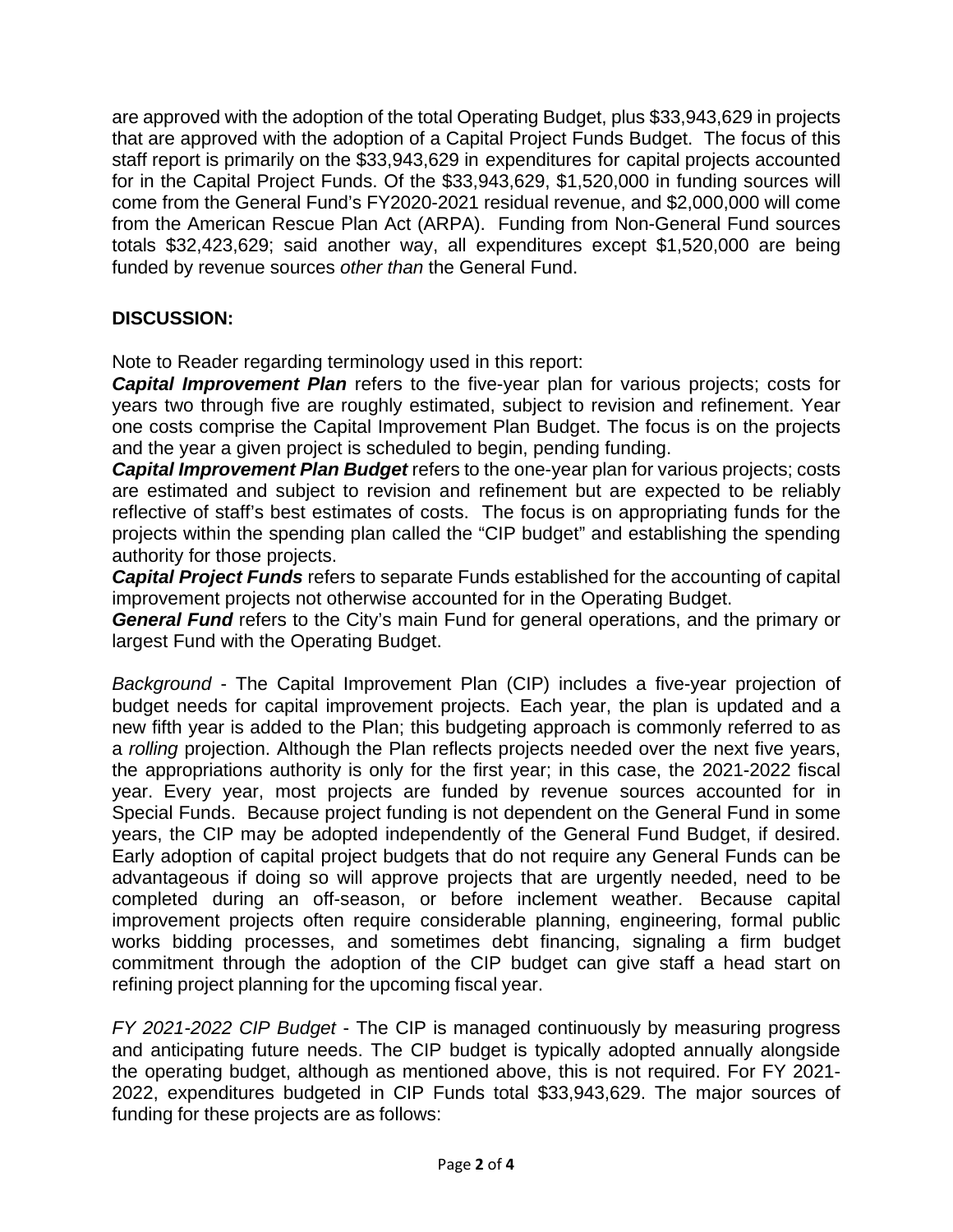- State Gas Tax, which are monies received from the State under the provision of the Streets and Highway Code. These monies are restricted to uses for street construction activities. The City's gas tax allocation increased by \$1.8 million to a total of \$4.5 million due to the Road Repair and Accountability Act of 2017. Notable projects:
	- o Street paving program \$2.5 million
	- o Bridge Preventive Maintenance \$248,340 grant match
- Measures C and J authorize sales taxes for transportation programs. The voters of Contra Costa County approved a ½ cent sales tax via Measure C, which authorized the creation of the Contra Costa County Transportation Authority (Authority) and established a revenue stream for the Authority to fund transportation activities. The ½ cent transportation sales tax was renewed by Measure J, effective April 1, 2009. The Authority collects one-half of one percent of the sales and use tax. Twenty percent of this tax is allocated to the City of Richmond to be used for the improvement of local transportation, including streets and roads, in accordance with Measure C and Measure J requirements. Notable projects:
	- o I-80 Central Interchange Phase II \$2.3 million
	- o Americans with Disabilities Act (ADA) Miscellaneous Sidewalk Repairs \$835,277
- Bond Proceeds are used to fund large enterprise projects, mainly capital improvements to Richmond's wastewater system. Notable projects:
	- o De-chlorination System Replacement \$3.5 million
	- o Sludge Thickener Replacement \$1.5 million
- State Revolving Fund Loan was awarded in April 2021. Notable project:
	- o Wastewater Treatment Plant Grit and Aeration Replacement \$45 million
- Grants that fund CIP projects are mostly awarded by state and local granting agencies.

Notable projects:

- o Boorman Park Revitalization \$3.5 million
- o Bridge Preventive Maintenance \$1.8 million
- o Carlson Crosstown Connections \$398,410
- o Cutting Blvd. and Harbour Way S. Bikeways \$909,012
- o Greening the Yellow Brick Road \$1.6 million
- o Harbour 8 Park Expansion \$6.3 million
- o Yellow Brick Road \$1.5 million
- American Rescue Plan Act (ARPA) funding will be used to improve various Heating Ventilation and Air Conditioning (HVAC) systems
	- o Museum \$500 thousand